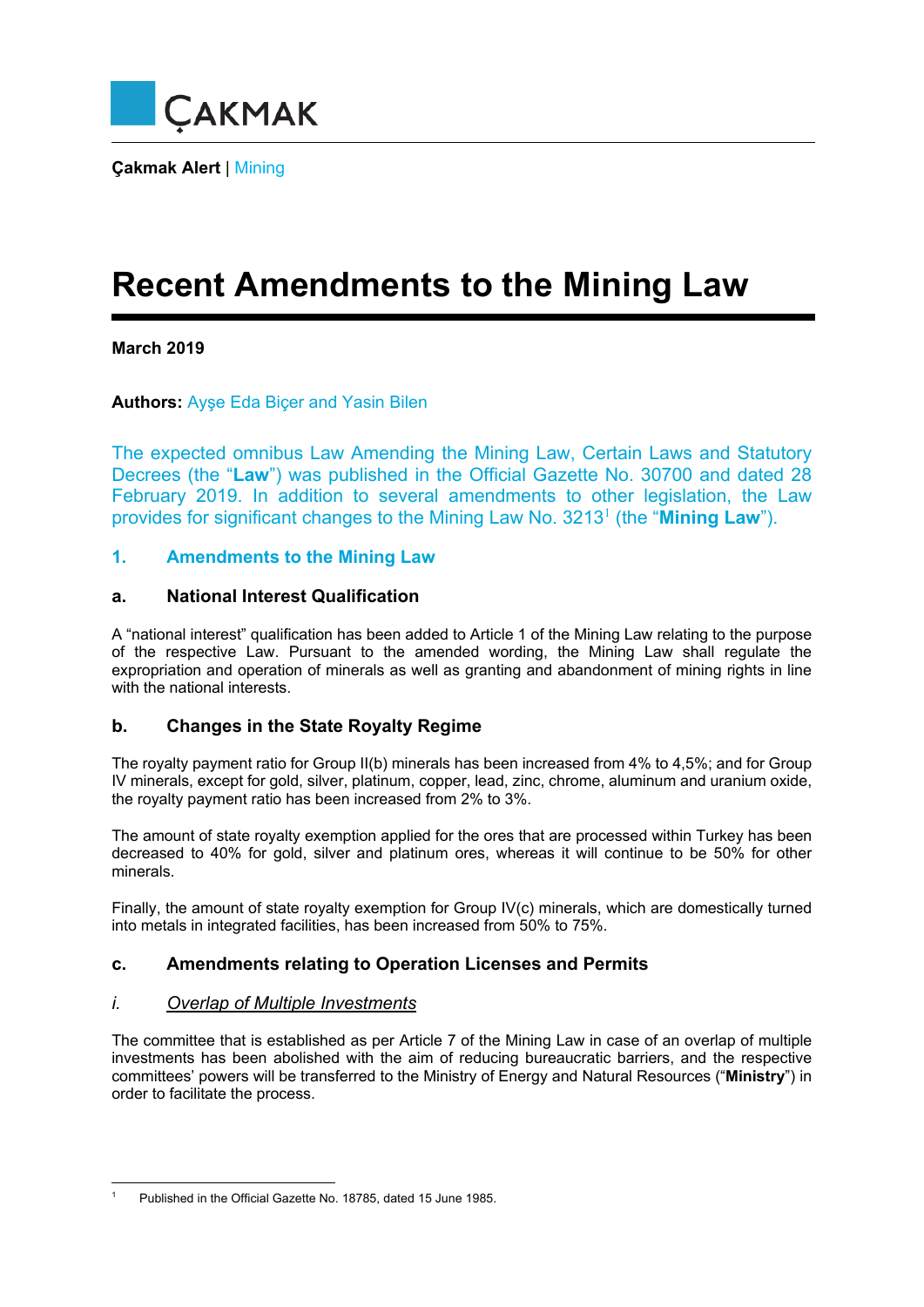## *ii. Extension of Operation Licenses and Related Permits*

Applications for the extension of operation licenses shall be submitted to the General Directorate of Mining and Petroleum Affairs ("**MAPEG**") at least six months before expiration of the license period; however, this provision does not apply to the licenses that will expire within one year following the effective date of the Law.

The Mining Law had already set forth that permits issued within the scope of mining activities and temporary facilities in connection with these activities, shall be valid throughout the entire term of the license period. The Law has now set forth that in the event of any extension to the license period, the permits obtained for that license shall be deemed automatically extended as well without the need for further action.

### *iii. Annotation of Operation Permits*

For operation permits to be noticed easily and to prevent any reserve loss in mining areas whilst planning other investments, operation permits will be annotated in the land registry records.

#### *iv. Separation of Non-Utilized Proven Reserve Areas*

Probable reserve areas will be separated from the operation licenses if those areas are not converted into obvious reserve areas within ten years for Group IV minerals and within five years for others.

#### *v. Prohibition to Engage in Activities other than Mining*

Mining right holders are explicitly prohibited from undertaking any activity other than mining or build any facilities or infrastructures except for temporary facilities on mine sites. On mining areas, license holders, other real persons, legal entities or public institutions will be able to engage in commercial or industrial activities only with the permission of the Ministry.

#### **d. Introduction of the Right to Develop Proven Reserve Areas**

A new concept referred to as the "*right to develop proven reserve areas*" has been introduced. Accordingly, third parties can be entitled to receive a share from proven reserve areas that they have discovered as per an agreement with the license holder or MAPEG with respect to areas to be tendered.

The right to develop proven reserve areas and the finder's right will be annotated in the mining register for informative purposes. Except for the complete termination of the license period, the incorporated right to develop proven reserve areas and the finder's right will not be forfeited in cases of the transfer, abandonment or cancellation of the relevant license.

#### **e. Changes in the Administrative Fines and Sanctions**

#### *i. Misleading Statements*

Certain changes have been introduced to increase the administrative sanctions applicable to misleading statements by license holders and the technical personnel. If the misleading statements by a license holder or technical personnel are not corrected within two months, in addition to an administrative fine, the mining production activities will be ceased until the statements are corrected. Additionally, a mining license will be terminated if three misleading statements are detected within a period of three years.

An administrative fine has been introduced for technical personnel personally for any misleading statements they may give in relation with the operations.

#### *ii. Unauthorized Production*

The sanctions for unauthorized production have also been detailed and extended. In addition to seizure of the produced ores, the amounts of the administrative fines have been increased and an obligation has been imposed to pay state royalties for unauthorized production.